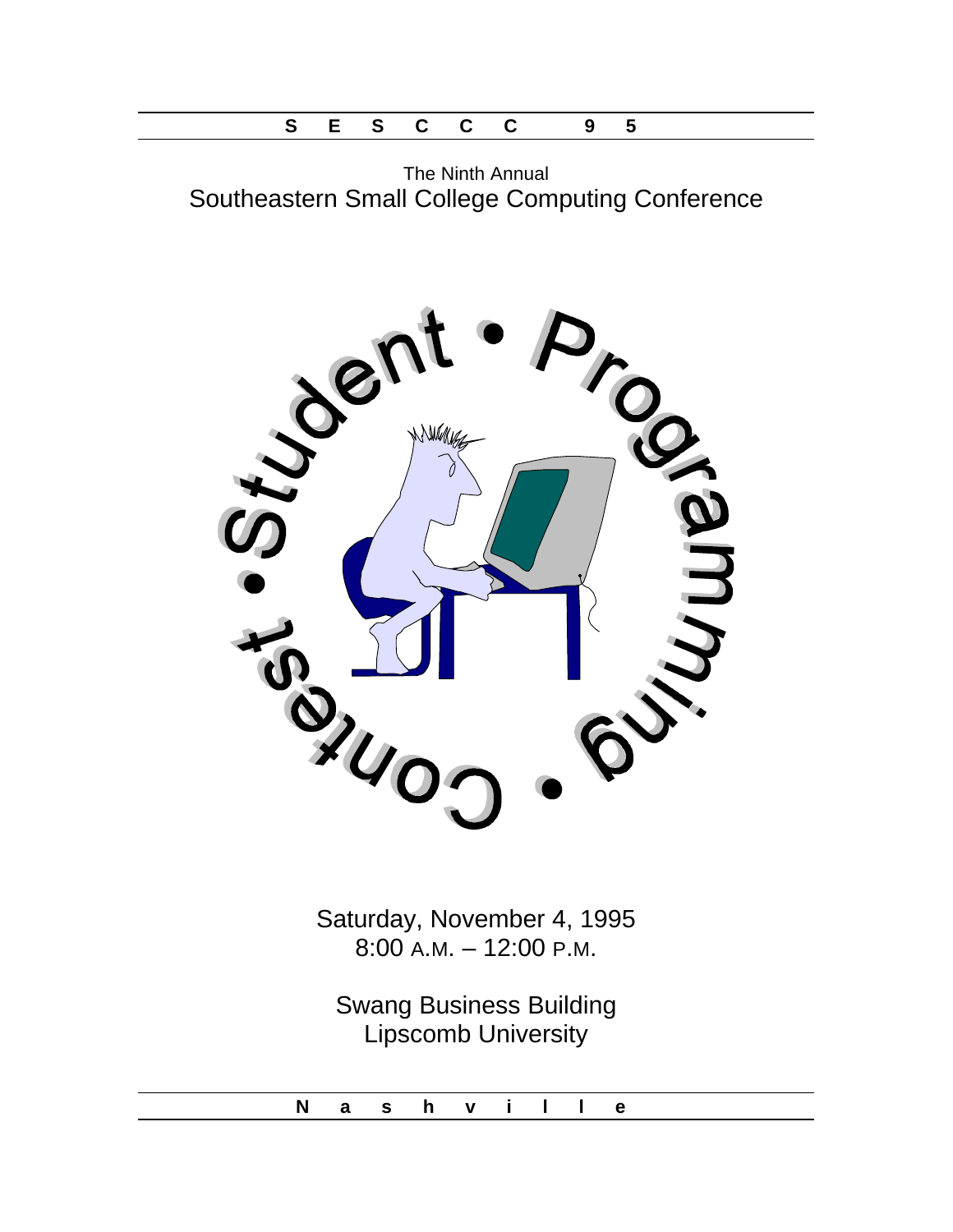### **PROBLEM ONE**

# **Crazy Commie Calculator**

#### **The Problem**

*Russian Peasant Multiplication* is a technique pioneered by Boris and Igor Stravinsky, two vodkaswilling, Lenin-kissing mathematicians from the former Soviet Union. Being from the old school, Boris and Igor refuse to use modern multiplication methods and insist on using their tried and true approach to multiplying two numbers.

Russian Peasant Multiplication produces the product of two numbers using only multiplication and division by 2. Here's how Boris described it to me last night in the Russian karoke bar near Opryland:

> Ve vill buildski a tableski of tree columnski. Ze finalski entry in ze thirdski columnski is ze desired productski. Initializeski ze firstski columnski to oneski operandski ov ze multiplicationski, ze secondski columnski to ze otherski operandski ov ze multiplicationski. Ze thirdski columnski is usedski toski ...

Well, at this point I stopped listening (it was Gorby night, and a look-alike was up singing Volare). When I got back to my hotel, I worked and worked until I figured out what Boris was saying to me. Here's an example of Russian Peasant Multiplication performing  $25 \times 20 = 500$ :



#### **Sample Input**

Your program should take its input from the text file prob1. in. This file contains an undetermined number of integer pairs. Your program should produce the product of each integer pair using Russian Peasant Multiplication. Here is a sample of what this file might look like:

25 20 20 25

### **Sample Output**

Your program should direct its output to the screen. Appropriate output for the sample input listed above would be:

 $25 \times 20 = 20 + 160 + 320 = 500$  $20 \times 25 = 100 + 400 = 500$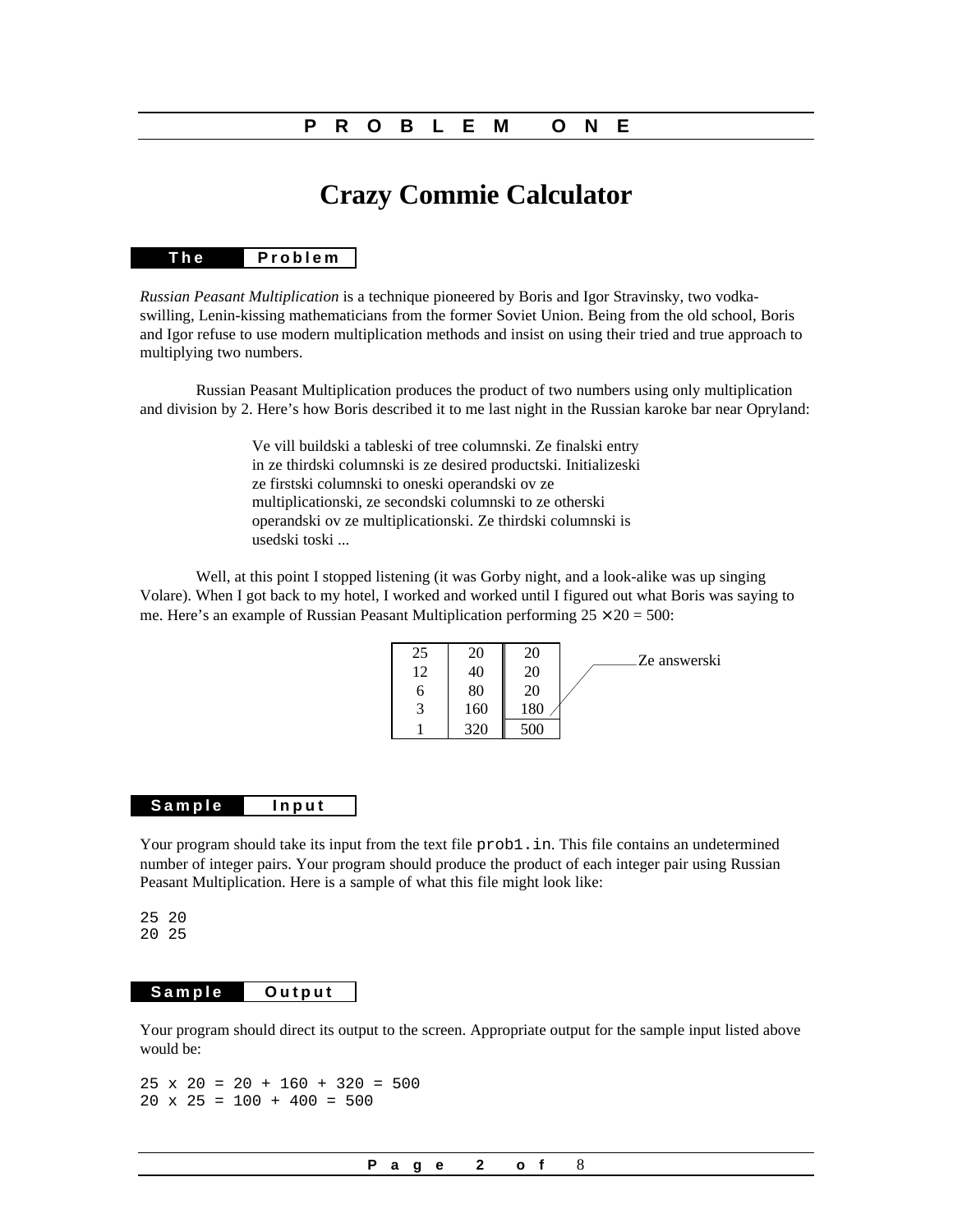### **PROBLEM TWO**

# **Super Freq**

### **The Problem**

A character is known to its homeboys as a *super freq* if it occurs with frequency greater than 15% in a given passage of text. Write a program that reads an ASCII text file and identifies all the English alphabet (A-Z, a-z) super freqs in that text file. Your program should be case insensitive.

### **Sample Input**

Your program should take its input from the text file  $\text{prob2}.$  in. Three examples (A, B and C) of the possible content of this file are shown below:

- (A) Sally sells sea shells by the sea shore.
- (B) How now brown cow.
- (C) Hey Sam!

### **Sample Output**

Your program should direct its output to the screen. Appropriate output for the sample inputs (A, B and C) is shown below:

- (A) S is a super freq.
- (B) O is a super freq. W is a super freq.
- (C) There are no super freqs.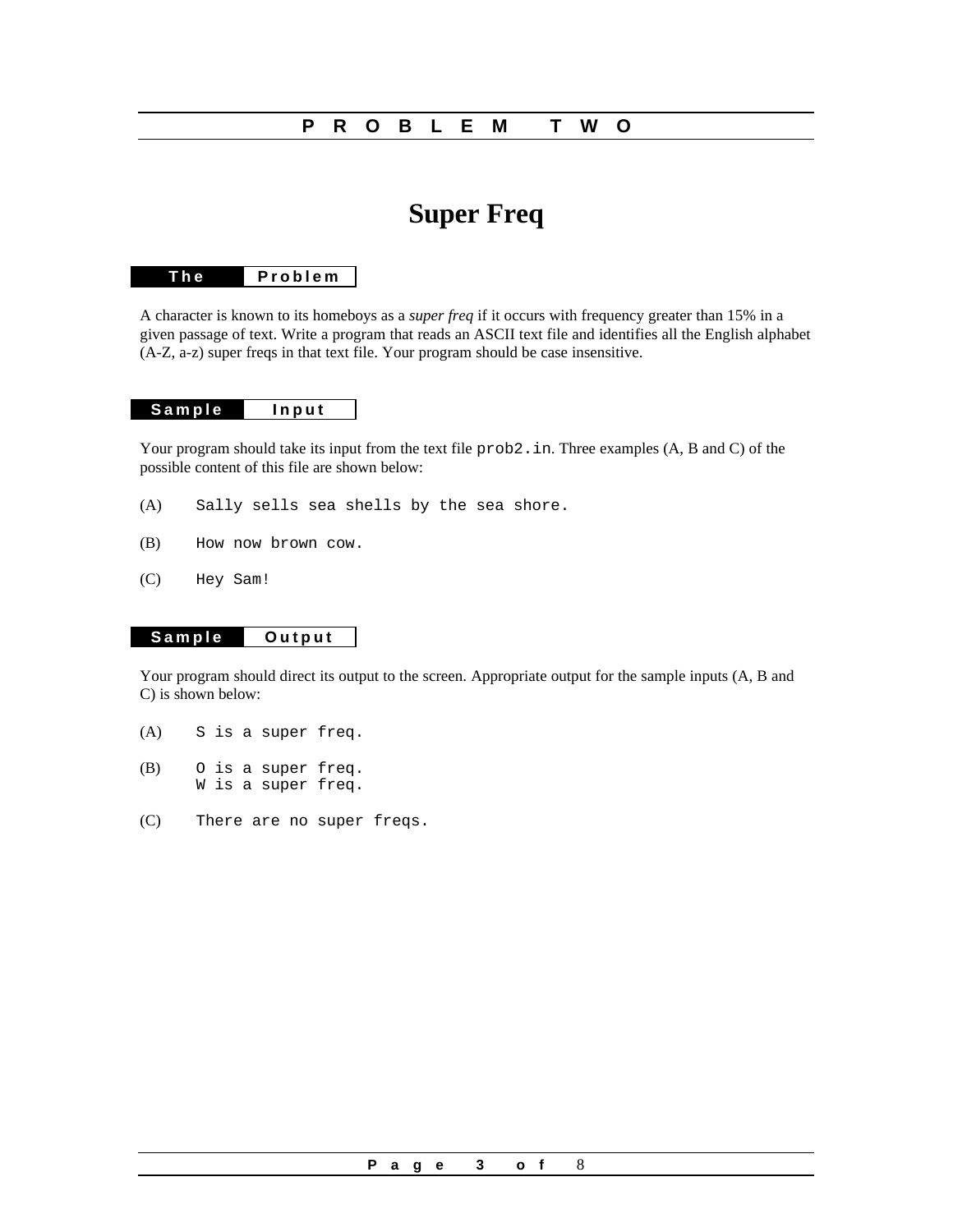### **PROBLEM THREE**

# **Bisecting Frogs**

### **The Problem**

Professor Harvey Peevey is a research biologist currently on assignment in a dark jungle in South America. Harvey's research involves studying the daily living habits of one of the most reclusive and fascinating animals on earth — the red-eyed nocturnal tree frog (*Visineus Nightus Frogus*).

Long nights of observation have given Harvey insight on many of the frogs' behavior patterns, one of which is their preferred perching height in trees. It seems that a frog's height in a tree on a given night can be expressed as a function of the amount of rain that fell that day in the jungle. The function that Harvey came up with is

### $f(x) = x^3 + 4x^2 - 10$

where x is the number of inches of rain for a given day. Evaluating the function *f* at a given *x* yields the height in meters at which the frogs will perch that night.

As you can well imagine, frogs are best observed when perched about midway up the tree — not too high, not too low. Harvey wishes to find out which days are the best for viewing frogs; that is, how much rain will cause the frogs to perch halfway up their tree.

Write a program that finds this optimal amount of rainfall for Harvey and his frogs.

#### **Sample Input**

None. However, assume that it rains between 1 and 2 inches each day in the jungle.

### **Sample Output**

Your program should direct its output to the screen. Appropriate output should take the following form:

The optimal amount of rainfall for frog viewing is x.xxx inches. *(Where* x.xxx *represents a real number.)*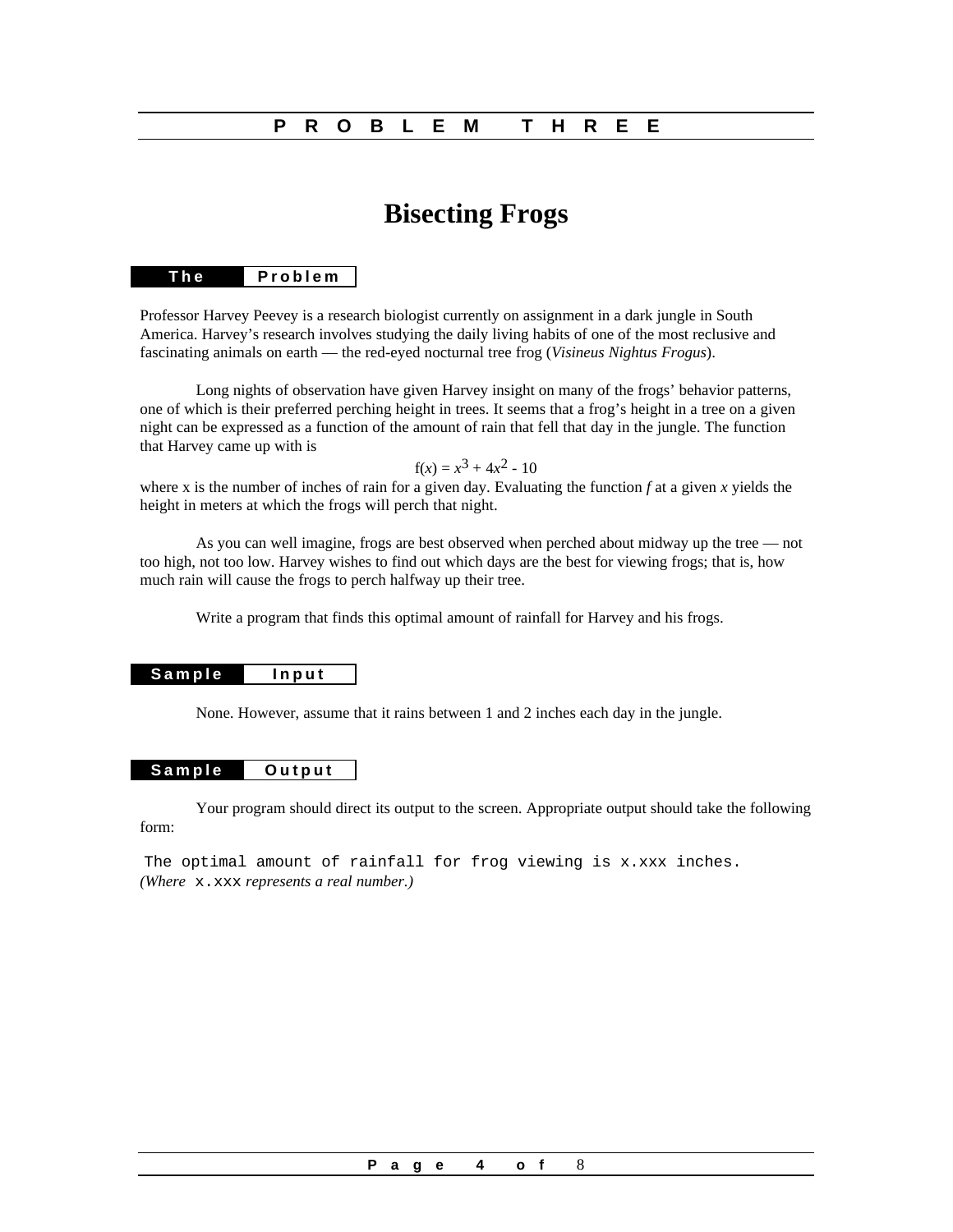### **PROBLEM FOUR**

# **Packet Sniffer**

### **The Problem**

Sniffed any good packets lately, dude? Hopefully you haven't done this illegally, but rest assured that there are some who have. If you surf the Internet, you have probably visited companies' net sites where they sell their products online: you give them your credit card number and they ship you the goods. That's a convenient way to shop if you can ensure that your credit card number isn't being "sniffed" up by wily hackers and used illicitly.

The Internet is an example of a *packet-switched* network. This means that information is sent in discrete groups of bits called packets from computer to computer. For example, when I send email to someone in the Philippines, my message (at the binary level) is broken up into packets, and routed packet by packet (not all at once) from computer to computer, ultimately to the recipient's computer.

"Packet sniffing" refers to writing a program that grabs the individual packets that come your computer's way and reads their contents. Now the term "packet sniffing" has obvious unethical connotations: usually it refers to writing a program that reads packets addressed to computers other than your own. But the principle is exactly the same when you only intercept those packets that are intended for you.

Let's suppose that a network packet consists of three parts: a special start-of-packet bit pattern, the packet content, and a special end-of-packet bit pattern. Suppose that the start- and end-of-packet pattern are both 1000001 and that the packet content is no more than three consecutive sequences of 7 bits (1's and 0's). So, to write a program to "sniff" packets you need only to write a program that scans its input and "decodes" everything between pairs of 1000001.

For this problem assume that the content of each packet is binary representation of no more than three ASCII characters, each encoded in 7 "bits" (0's and 1's). Your task is to write a program that prints out the message (in English) that is being transmitted by a sequence of packets.

#### **Sample Input**

Take your input from the text file prob4.in. Here's a sample of its content:

### 10000011100010110111111011111000001100000101000011000001

You are guaranteed two things: (1) the encoding is correct, and (2) only lower case letters and punctuation are encoded in the packet.

### **Sample Output**

Your program should direct its output to the screen. The correct output for the sample input above is:

boo!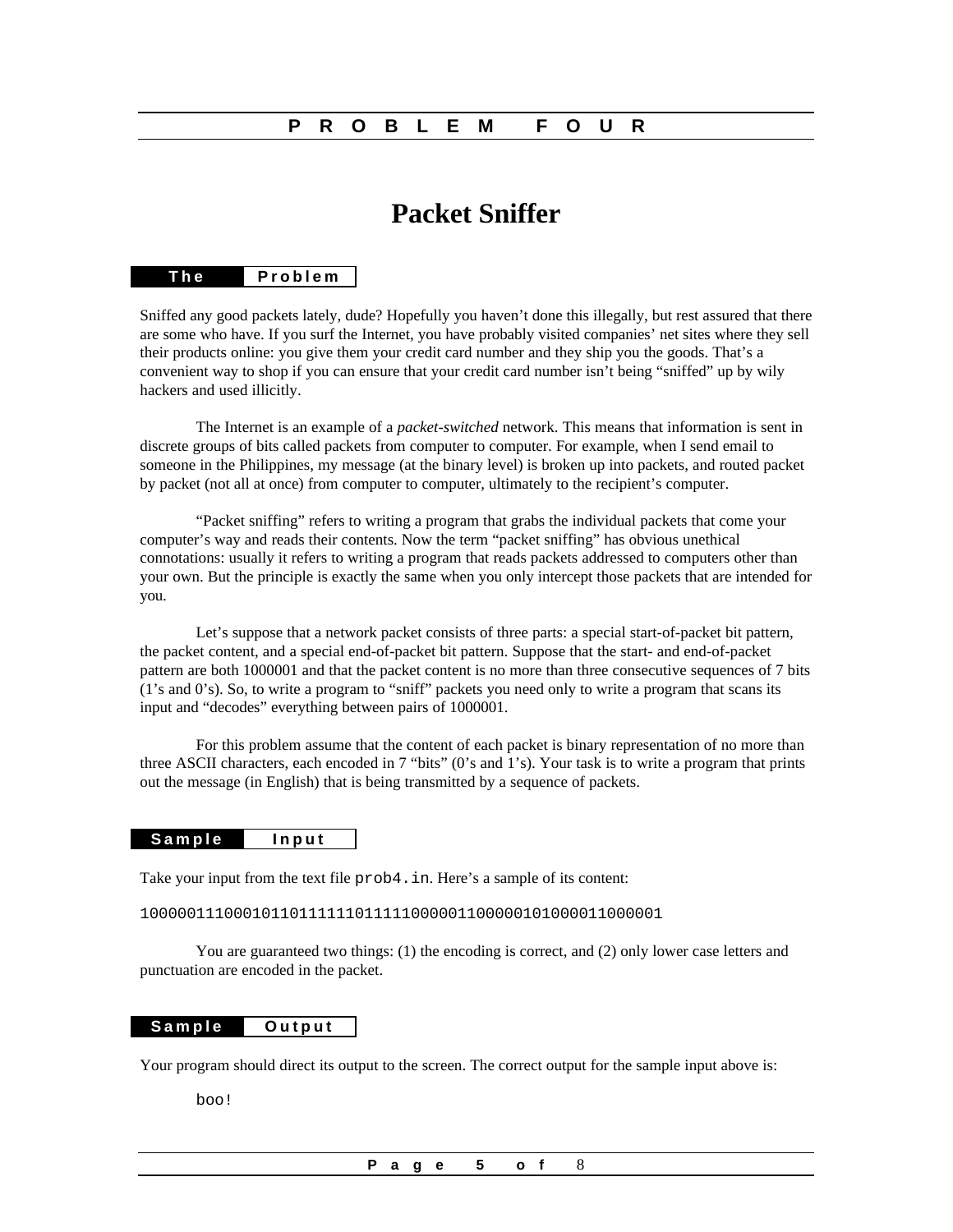### **PROBLEM FIVE**

# **Senator Bob**

### **The Problem**

As Senator Bob's chief programmer, you have just been faxed a page from the Senator's diary that describes an encryption scheme that Senator Bob wants implemented in software. It seems that Senator Bob needs a method of sending secret messages to a few "professional secretaries" detailing when and where to meet for their next dictation session. Your program should allow both encoding and decoding of the Senator's messages.

Senator Bob's diary page specifies the following method of encoding messages: Take the ASCII value of each character in the message, starting with the last character of the message and ending with the first character of the message, and write this value in reverse order to the encoded message. For example, the character 'A' should be encoded as 56 since it has the ASCII value 65. The character 'z' should be encoded as 221 since it has the ASCII value 122. There should be no spaces separating the numbers in the encoded message. Decoding is just the inverse operation.

| Char     | <b>ASCII</b> | Char     | <b>ASCII</b> | Char  | <b>ASCII</b> |
|----------|--------------|----------|--------------|-------|--------------|
|          | 65           | a        | 97           | space | 32           |
| В        | 66           |          | 98           |       | 33           |
| $\cdots$ | $\cdots$     | $\cdots$ | $\cdots$     |       |              |
| $\cdots$ | $\cdots$     | $\cdots$ | $\cdots$     |       | 46           |
| $\cdots$ | $\cdots$     | $\cdots$ | $\cdots$     |       | 58           |
| 7        |              | z        | 122          |       | 59           |

Here is a table of the valid ASCII characters appearing in messages:

### **Sample Input**

Your program should take its input from the file prob5. in. This file consists of an undetermined number of line pairs. The first line in a pair contains either the string "encode" or the string "decode" indicating which operation is to be performed on the associated message. The second line of the pair contains the associated message. You may assume that each message is at most 80 characters long and can contain any upper or lower case letter of the English alphabet plus the space, comma, period, colon, semicolon, question mark, and exclamation mark.

Sample content of the file might be:

```
encode
abc
encode
Have a Nice Day !
decode
998979
decode
```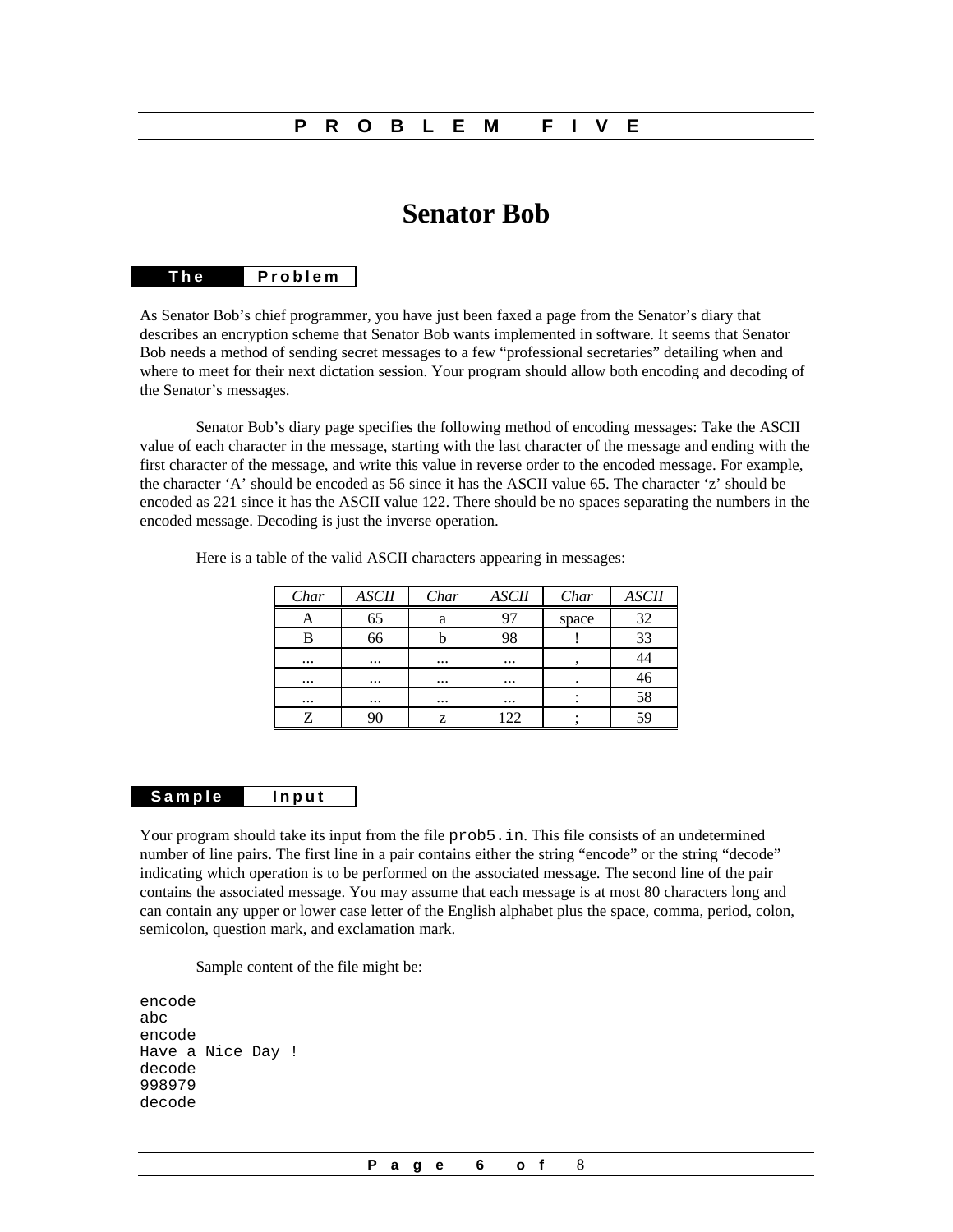332312179862310199501872379231018117927

### **Sample Output**

Your program should direct its output to the screen. This output should contain the result of the indicated operation on each message. Appropriate output for the sample input above would be:

Message 1 (encoded): 998979 Message 2 (encoded): 332312179862310199501872379231018117927 Message 3 (decoded): abc Message 4 (decoded): Have a Nice Day !